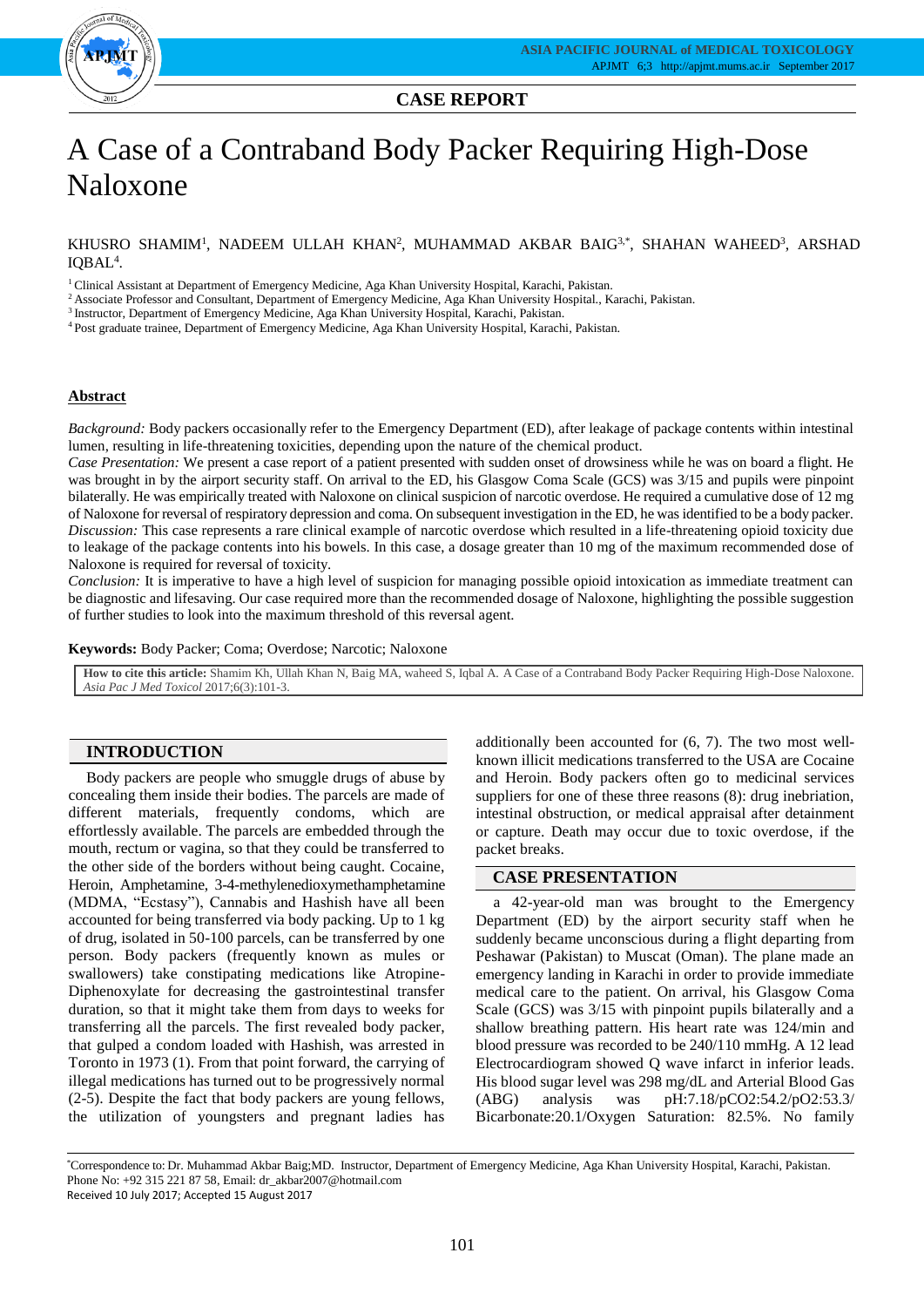members were available at the time to provide collateral history. He was treated with Thiamine and Naloxone in the ED. In response to medication, his pupils flickered raising the possibility of opioid intoxication. He was later given 2 mg of Naloxone, which slightly improved his GCS and his pupils dilated slightly. With a strong suspicion of Narcotic overdose, we kept on giving Naloxone up to a total dose of 12 mg, which finally raised his GCS towards 11/15, with pupils being dilated to 4-5 mm bilaterally, respiratory rate being improved to 10 breaths/minute and oxygen saturations being improved to 94% on facemask oxygen at 10L/min. Hence, an infusion of Naloxone at 8mg/hour was initiated. The rest of his laboratory tests including Complete Blood Count, Serum Creatinine and Electrolytes, Liver Function tests, and Coagulation Profile were found to be within normal limits. A CT scan of the brain was performed, which was unremarkable. The patient's family was also contacted and they reported that the patient had a history of hypertension and ischemic heart disease. During the ongoing resuscitation, the patient vomited 3 packets of Heroin (Figure 1). Subsequently, a plain abdominal X-ray was performed, which showed numerous packets within the intestinal loops, approximating to a total of 100 in count (Figure 2).



Figure 1. Heroin packets retrieved in the patient's vomitus

The patient's GCS continued to improve and became normal after 1 hour of starting the Naloxone infusion. After which, it was tapered to 4 mg/ hour, that resulted in a reduction of his GCS, requiring us to continue the infusion at 8 mg /hr. He was provided with colonoscopic solution via nasogastric tube for gut decontamination. Law enforcement agencies and the anti-narcotic force were involved. They took the patient in custody and decided to move the patient to a government-based medical hospital for continuation of care.

#### **DISCUSSION**

Body packing for smuggling of illicit drugs is a worrisome



**Figure 2.** Plain Abdominal X-ray demonstrating multiple packets of Heroin

problem at borders and airports of several countries. In order to detect these body packers, several clues such as refusal to eat or drink on flight are described in the literature. Smuggling of cocaine through body packing is a typical issue at the United States airports and heroin body packing is by all accounts more prevalent in Europe (9). The utilization of body packing as a method for smuggling unlawful medications can be to a great degree perilous in light of the danger of spillage or blasting of parcel substance (10). There is no factual information for drug dealers around the world, on the grounds that just a minor number of them get captured. Notwithstanding, the quantity of undetected cases is without a doubt high.

"Body packing syndrome" is a term which was first coined in 1981, when 10 body packers died while transporting cocaine. A sudden death can be seen in "body packing disorder" because of deadly intense inebriation, intestinal block and insanity. In any case, intense inebriation is the most well-known reason for death (11). Our patient developed lifethreatening opioid toxicity due to the leakage of package contents into his bowels. Body packing is ought to be suspected in anybody with symptoms of drug-initiated poisonous effects after a recent entry in an international flight or when there is no history of recreational medication utilization. A detailed account of history should always be obtained, keeping in mind that body packers can be dishonest historians. On rare occasions, as in our case, patients may be unable to provide a history owing to profound drug-induced toxic effects. Collateral history should be sought, if possible. A thorough clinical examination will also be highly useful for the astute emergency physician (12).

Our case is also unique in that it highlights that 10 mg dose of Naloxone, as reported in the literature, to be the maximum recommended dose may not be enough and a higher dose may be required to reverse coma in certain cases. Naloxone carries a very little adverse effect, for which reason, it is empirically recommended as a component of coma cocktail. The only concern with higher doses is the possibility of withdrawal in